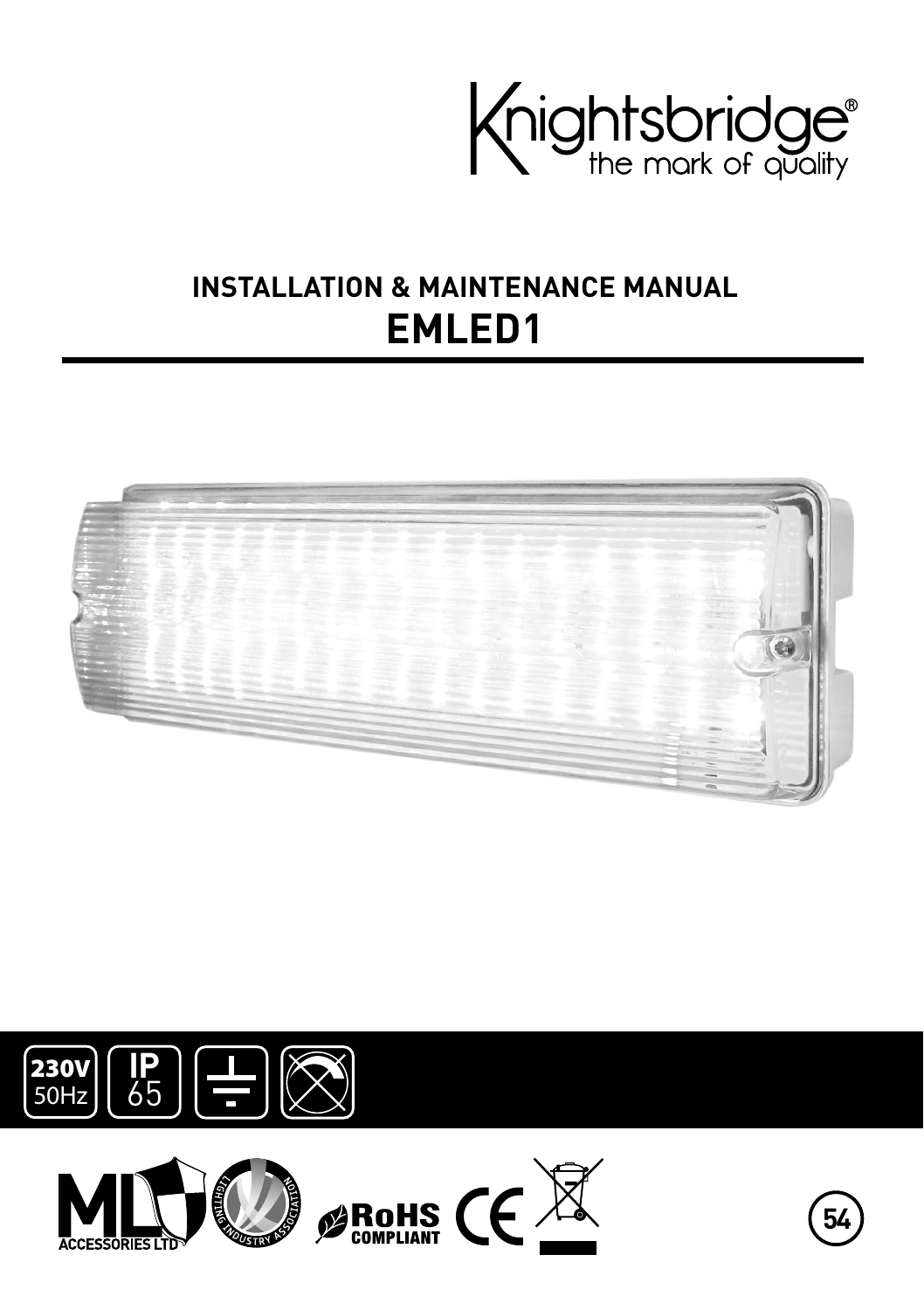### **GENERAL INSTRUCTIONS**

These instructions should be read carefully and retained after installation by the end user for future reference and maintenance.

These instructions should be used to aid installation of the following product: EMLED1

#### **SAFETY**

- Installation of this luminaire should only be carried out by a qualified electrician or competent person to the latest Building and current IEE Wiring Regulations (BS7671)
- Please isolate mains prior to installation/maintenance
- Check the total load on the circuit (including when this luminaire is fitted) does not exceed the rating of the circuit cable, fuse or circuit breaker
- Please note the IP (Ingress of Protection) rating of this luminaire when deciding the location for installation
- Initial commissioning test We recommend a minimum charge period of 24 hours before completing an initial commissioning emergency duration test
- This product is Class I and requires an earth
- This product is non-dimmable
- This product is IP65 rated

## **INSTALLATION**

- Provide power to the required point of installation, Please note the IP (Ingress of Protection) rating of this luminaire when deciding the location for installation
- Remove the screws at each end of the product to remove the diffuser
- Release the gear tray by pushing the release tabs outwards of the fitting see (Fig 1)



- Mark the location of the fixing holes and drill the holes ensuring not to infringe with any joists, gas/water pipes or electrical cables
- Make a 20mm hole in the required marked location on the fitting for mains cable entry
- Feed the cable through the fitting using an appropriate compression gland or rubber grommet to ensure IP rating is maintained
- For non-maintained operation, carefully wire as shown in Fig 2



### **Fig 2**

**Fig 1**

- For maintained operation, carefully wire a link between Live (L) and Switched Live
- (LS), as shown in Fig 3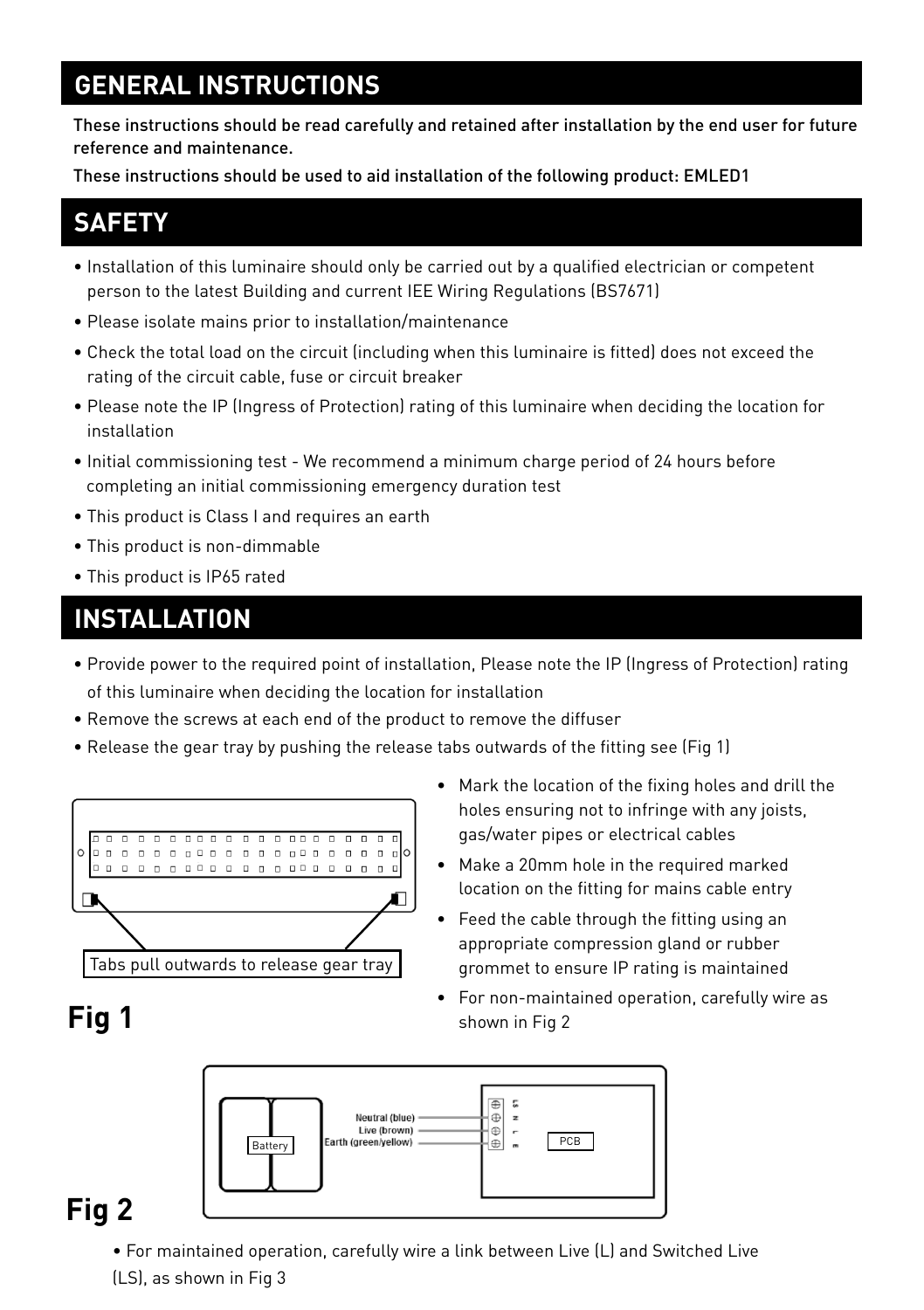

# **Fig 3**

• For maintained non-switched operation, carefully wire as shown in Fig 4



# **Fig 4**

- Connect the battery to the inverter via the plug and socket provided
- Refit the gear tray by pushing down until the tabs click into place
- Place diffuser in line with the 2 screw holes and fasten screws down
- Switch on the power supply and ensure the LED indicator is illuminated Green. If it is not illuminated Green, there may be a battery fault
- A self-adhesive legend kit has been supplied with this product should it be required

### **WARNING**

This product must be disconnected from the circuit if subjected to any high voltage or insulation resistance testing. Irreparable damage will occur if this instruction is not followed.

## **GENERAL**

The LEDs fitted in this product are non-replaceable. The unit should be recycled in the correct manner when it reaches the end of its life. Check local authorities for where facilities exist. Clean with a soft dry cloth only, do not use aggressive cleaning products or solvents which may damage the fitting.

### **WARRANTY**

This product has a warranty of 3 years (excluding the battery) from date of purchase. Failure to install this product in accordance with the current edition of the IEE Wiring Regulations, improper use, or removal of the batch codes will invalidate the warranty. If this product should fail within its warranty period it should be returned to the place of purchase for a free of charge replacement. ML Accessories does not accept responsibility for any installation costs associated with the replacement product. Your statutory rights are not affected. ML Accessories reserve the right to alter product specification without prior notice.